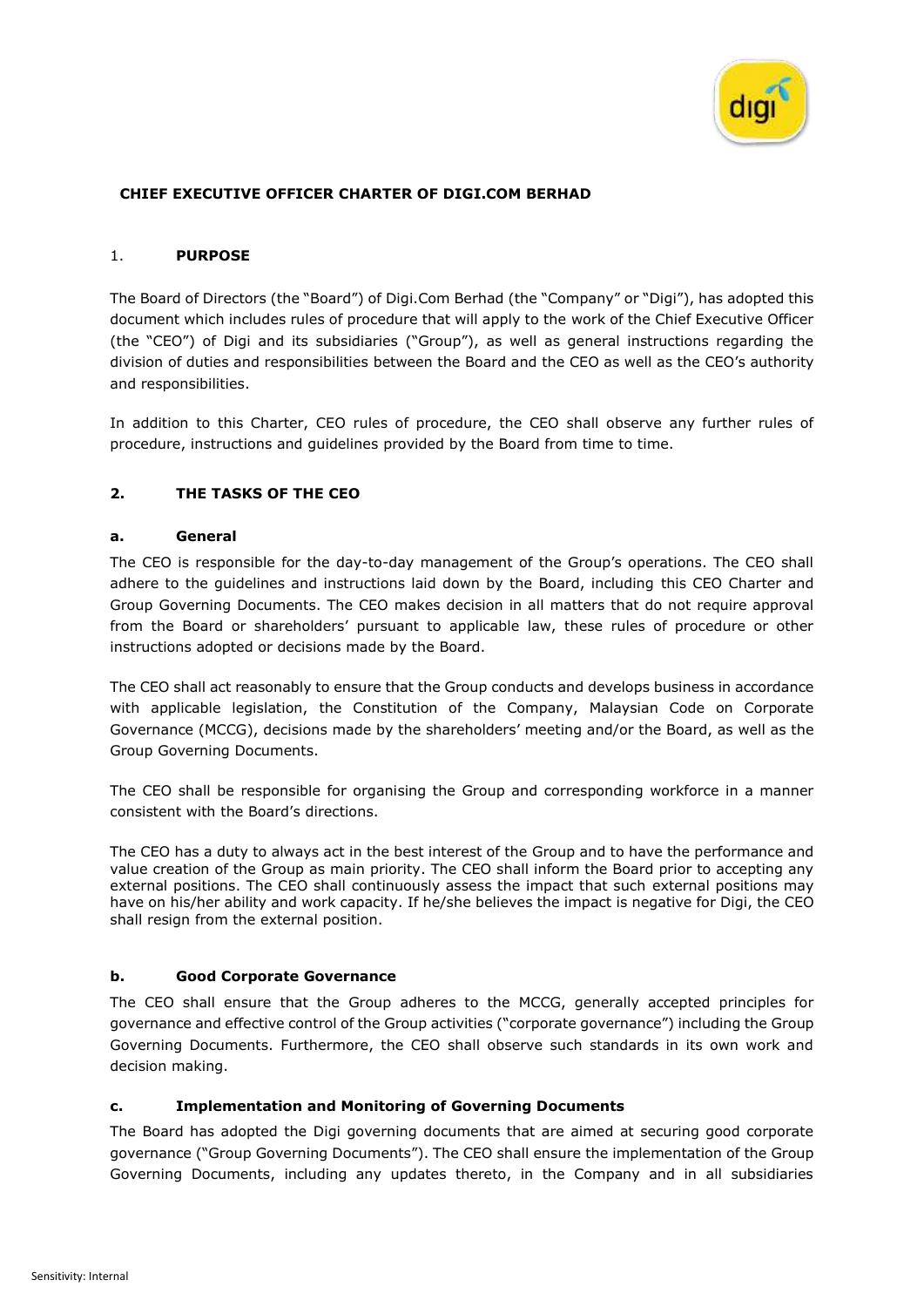controlled directly or indirectly by the Company. The CEO shall implement activities in order for the relevant employees of the Company and the subsidiaries of the Company to be aware of the Group Governing Documents and their obligation to adhere to these rules.

The CEO is responsible for monitoring and assessing the Group's and employees' compliance with the main principles in the Group Governing Documents. In particular, the CEO shall ensure that adequate measures are in place to secure compliance with the Group's anti-corruption programme.

# **d. Specific Focus Areas**

Without limitation to the generality of the aforementioned requirements in this Section 2, the following specific areas shall be subject to the CEO's particular attention:

# (i) Operations and Finances

The CEO shall supervise the budgets/targets and business plans and any deviations from these. Particular focus shall be exercised with regards to safeguarding of liquidity risk, counterparty risk, interest rate risk and currency risk. Further, the CEO shall oversee the proper development of appropriate internal controls over financial reporting (ICFR) to ensure that these controls adhere to the objectives set for the Group and are compliant with legal requirements as well as Group Governing Documents. The CEO shall implement necessary controls for the Group's accounts and administration of funds. The CEO shall ensure that the Group's accounts are in accordance with legislation and regulations and that the capital management is managed satisfactorily. On an annual or more frequent basis the CEO shall prepare for the Board statements, reports and/or assertions relating to ICFR for the preparation of external financial statements and assurances regarding reliability.

# (ii) Business Risk Management

The CEO shall ensure that risk management activities are in place within the organisation to proactively identify and deal with the business risks related to the Group. Strategic, operational, corruption and legal risks shall be taken into consideration.

The CEO shall stay informed about the most significant risks for the organisation, and make sure that the Group aligns its decision making to the level of risk agreed with the Board. The CEO shall submit an annual risk report to the Audit and Risk Committee and Board outlining key risks, risk ownership and risk mitigation action. The CEO shall ensure that management reports on any material risks at every board meeting.

# (iii) Related Party Transactions

The CEO shall observe all relevant applicable laws on Related Party Transactions, and at all times ensure that agreements between Digi/its subsidiaries and a shareholder, a shareholder's parent company, director or the CEO ("Related Party Transactions"), are made in writing and conducted on arm's length basis, i.e. the transaction shall be made on the same conditions, including price, as if the transaction was between unrelated parties. The wording "Transaction" comprises all agreements, but also includes all other kind of legal dispositions and arrangements.

The CEO shall ensure that all Related Party Transactions are reviewed by the Audit and Risk Committee and any material related party transactions to be approved by the Board or Shareholders in a resolution based on the threshold limit prescribed in the applicable law. The CEO must pay special attention to any conflict of interest that may arise.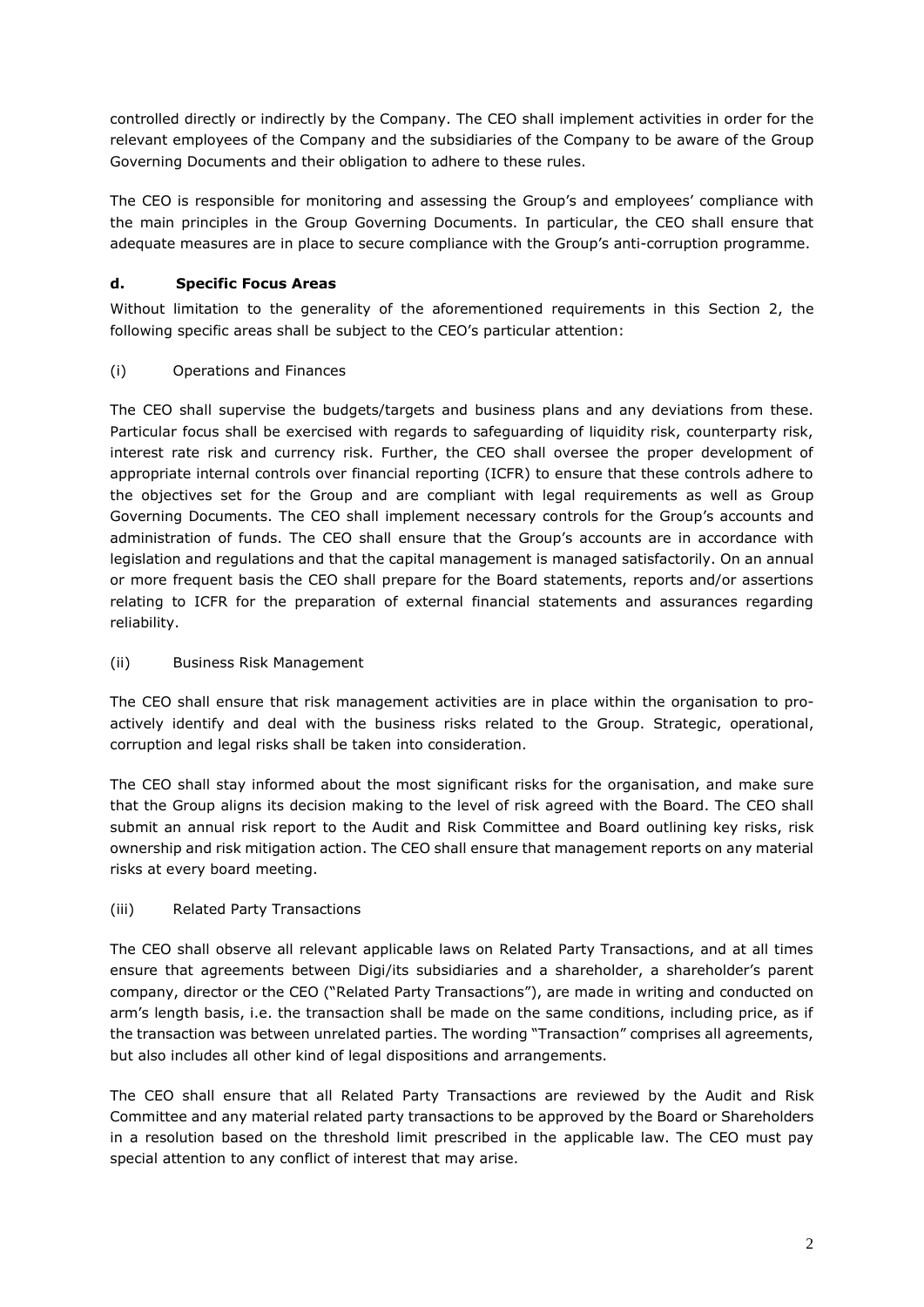The CEO shall ensure that Digi and its subsidiaries keep records of all Related Party Transactions, and that the Audit and Risk Committee receives a report of all Related Party Transactions at every Audit and Risk Committee meeting.

# (iv) Insider trading

The CEO shall ensure that the Group observes all applicable insider trading legislation, including the duties of confidentiality, insider list and prohibitions against trading.

## (v) Strategy

The CEO shall propose strategic plans for the Group, including any subsidiary, to the Board for approval and suggest resolutions in other matters of strategic importance for the Group. The strategy process shall ensure that risk is an integral and explicit part of the strategy discussions by taking into consideration strategic, operational and legal risks of importance to safeguard assets.

## (vi) Employee involvement

The CEO is responsible for providing appropriate level of dialogue and cooperation with employees or their representatives, to ensure a responsible business practice taking into account the experience and insight of employees.

## (vii) Responsibilities towards Company's subsidiaries

The CEO shall manage the ownership interests in subsidiaries and in other companies where the Company has ownership interests. The CEO is authorised to arrange shareholders' meetings and to represent the Company in the subsidiaries' shareholders' meetings, including voting in accordance with any instructions from the Board.

The CEO shall remain updated of business development, positions and profit performance of subsidiaries. The CEO shall make sure that rules of procedure are implemented for the Board in subsidiaries and for the CEOs of such subsidiaries. The contents of such rules of procedure shall mirror the requirements stated herein, including implementation of Group Governing Documents.

# (viii) Business Security Risks

The CEO shall oversee that both safety and business security risks are managed proportionally and effectively to ensure protection of personnel, information and other assets. The CEO shall report at least once a year to the Board, giving an overview of the business security organisation, the business security risk picture and all mitigating activities put in action.

### (ix) Health and Safety & Personnel Security (OHS&S)

The CEO shall ensure that Digi and its subsidiaries have adequate procedures to ensure a proactive OHS&S culture for securing the Health, Safety and Personnel Security for the employees. At each board meeting, the CEO shall ensure that management reports on Fatalities, Lost Time Injury Frequency, Sickness Absence Frequency, serious near miss incidents and possible changes to OHS&S risk picture for the coming period. In addition, the CEO shall ensure, once a year, that the Board get an overview of the yearly OHS&S risk assessment, the yearly OHS&S work plan including a presentation of the yearly OHS&S management system review.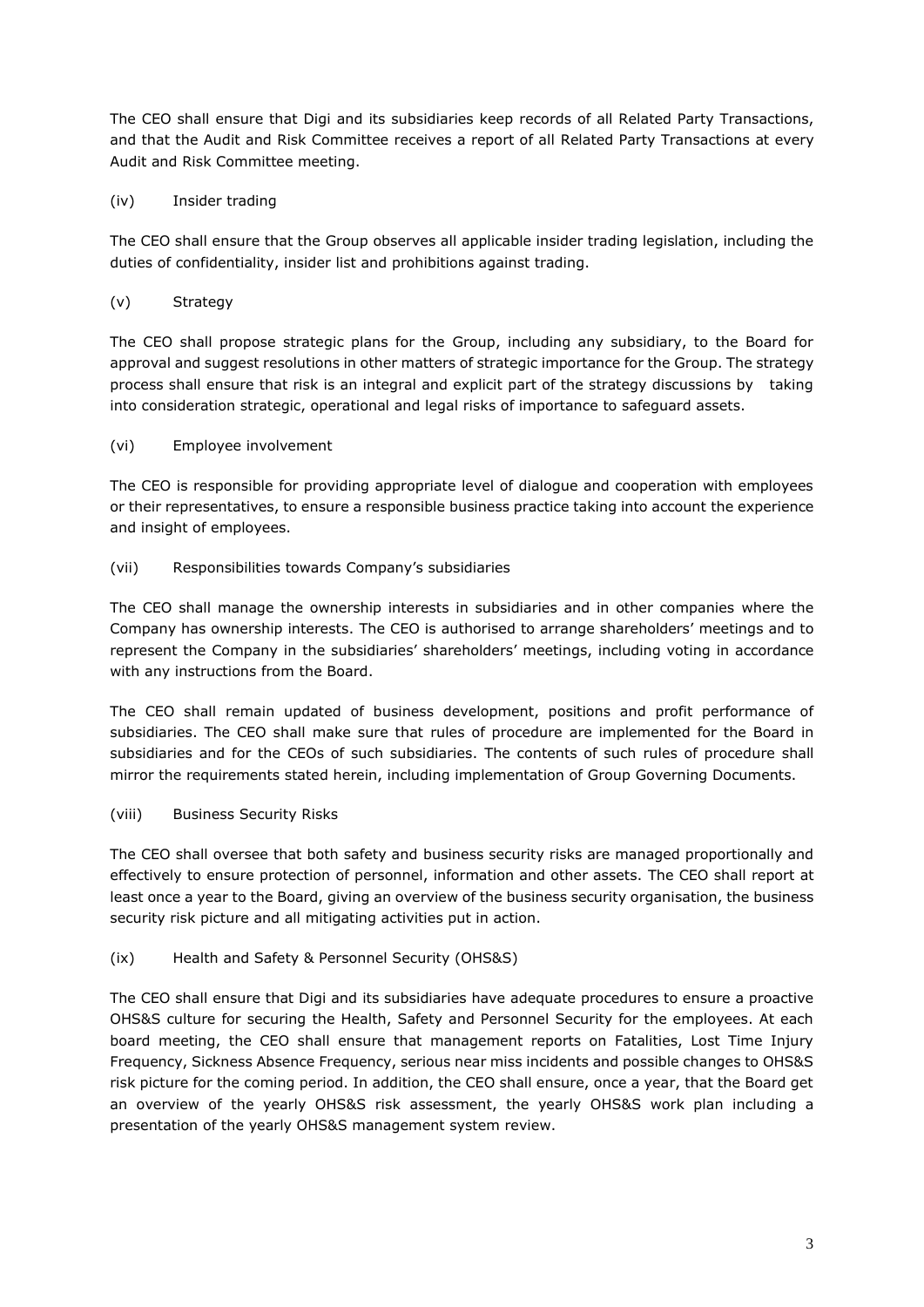(x) Handling and reporting of non-compliance

The CEO shall secure an adequate handling, including sanctions, of Group employees' noncompliance with Group Governing Documents (if any). The CEO shall also secure that any significant non-compliance issue is reported to the Board.

### (xi) Supply Chain Sustainability

The CEO shall implement adequate procedures to prevent Digi & its subsidiaries from being involved in corruption. The CEO shall conduct a yearly risk-based review of these procedures and ensure that any weaknesses, if discovered, are remediated. The CEO shall present the review to the Board.

#### (xii) Corruption Risks

The CEO shall implement adequate procedures to prevent the Group from being involved in corruption. The CEO shall conduct a yearly risk-based review of these procedures and ensure that any weaknesses, if discovered, are remediated. The CEO shall present the review to the Audit and Risk Committee and Board.

(xiii) Competition law compliance

The CEO shall implement adequate procedures to prevent the Group from being involved in competition law infringements. The CEO shall conduct a yearly risk-based review of these procedures and ensure that any weaknesses, if discovered, are remediated. The CEO shall present the review to the Board.

### **3. DELEGATION OF AUTHORITY**

The CEO has the ultimate decision-making authority in any matter that does not require approval from the Board or the shareholders. Otherwise the CEO may delegate authority specifically or generally to other employees within the Group together with instructions on how to exercise that authority. Such delegation does not, however, relieve the CEO from the overall responsibility within these areas.

Decisions passed or actions performed by the CEO shall not exceed the level of authority vested with or granted to him/her in accordance with Digi Authority Matrix as implemented in Digi and its subsidiaries.

If the CEO is in doubt as to whether he/she has the necessary authority to execute an action or not the CEO shall, whenever possible, consult the chair of the Board ("Chair") for guidance prior to making a decision.

### **4. MATTERS TO BE PRESENTED TO THE BOARD**

Matters that are of significantly importance for the Group shall be presented to the Board for their consideration and/or decisions. This shall inter alia include:

- a) Proposal for profit and loss accounting, including spending of annual surplus or covering of annual loss.
- b) Annual report.
- c) Proposal for consolidated profit and loss account and consolidated accounts.
- d) Monthly, semi-annual accounts and quarterly reports.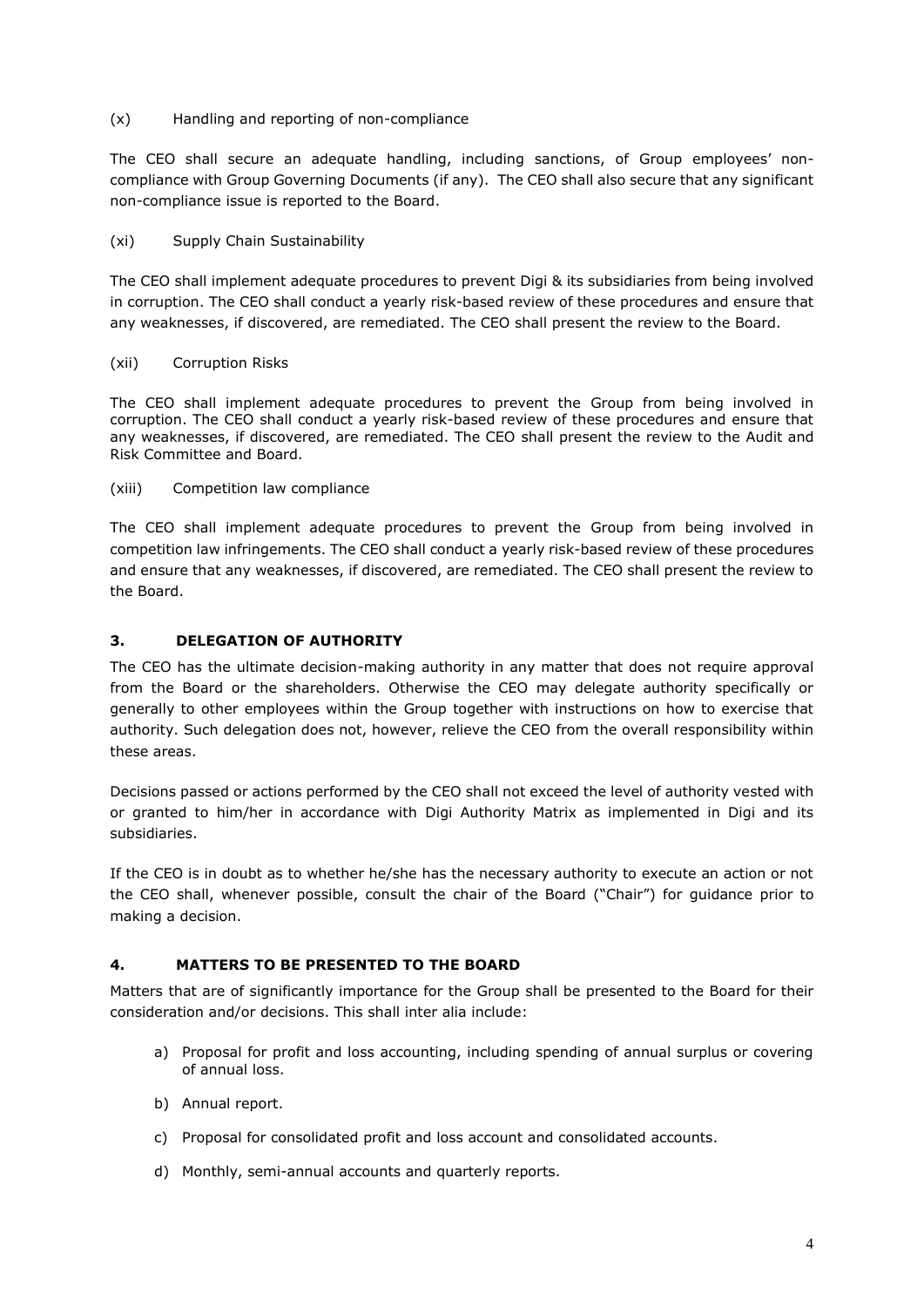- e) Important strategies.
- f) Targets/Budget forecasts and any material deviation/discrepancy from such forecasts/targets.
- g) Significant corporate organisational changes.
- h) Single or multiple investment(s) with a total value exceeding what is set out in the prevailing Digi authority matrix. In cases where the Board has granted power of attorney to the CEO to make investments or other financial expenditures, the CEO shall present the investment for the Board's renewed decision where the investment is likely to exceed the limits given by the Board.
- i) Acquisitions of or investments in shareholding in other companies of major or strategic importance. Acquisitions or the investments of shareholding, or such acquisitions or investments that lead to Company shareholding in the company directly (or indirectly through subsidiaries) becoming at least 50%, or divestments leading to such shareholding falling below 50% are always considered major, as well as if the acquisitions or investment, or divestments respectively, has personnel consequence of importance.
- j) Incurring loans, making guaranties and giving extraordinary lines of credit.
- k) Agreements of major or strategic importance, including agreements on co-operation, distribution agreements, hiring agreements, sales contracts, sale or creation of mortgage on real estate of major importance. Such agreements with a value worth or risk exposure exceeding the Company authority matrix, or such agreements that commits the Company for such amount, are always to be considered of major importance.

When entering into agreements it is the total cost that is to be considered, regardless the agreement is divided into smaller parts if it is naturally to be considered as part of the same agreement.

In estimating the value or risk of a continuous contract, the estimate shall be based on the present value/risk exposure of the shortest possible term of the contract.

l) Employment terms for other members of the executive management if they have been appointed by the Board, unless the Board has delegated this authority to the CEO.

### **5. PREPARATION FOR BOARD DECISIONS**

By December each year, the CEO shall, after consultation with the Chair, provide a proposal for a meeting plan including the main items on the agenda for the Board meetings for the next calendar year, such as approval of forecasts, annual accounts, summons of annual general meeting, review of Digi's procedures to prevent involvement in corruption, and proposal of strategy processes. Notwithstanding the above, each Board member and the CEO may, at any given time, request a Board meeting to be held and that specific matters are included on the agenda to be discussed by the Board.

If not called by the Chair or someone who he/she appoints, the Board meetings shall be called by the CEO.

Board meetings shall normally be called with a minimum of seven (7) days' notice, unless otherwise accepted by the Chair. The deadline for giving notice shall in any case normally be long enough for the Board members to have time to prepare for the meeting and to consider the issues being covered.

Notices of Board meetings shall normally be issued in writing, and in accordance with relevant applicable law. Board meetings may be held without written notice if it is in accordance with applicable law and the Chair finds it acceptable.

The CEO shall attend the Board meetings, unless otherwise decided by the Board in specific cases. In the event that the CEO is unable to attend a Board meeting, he/she must immediately notify the Company Secretary.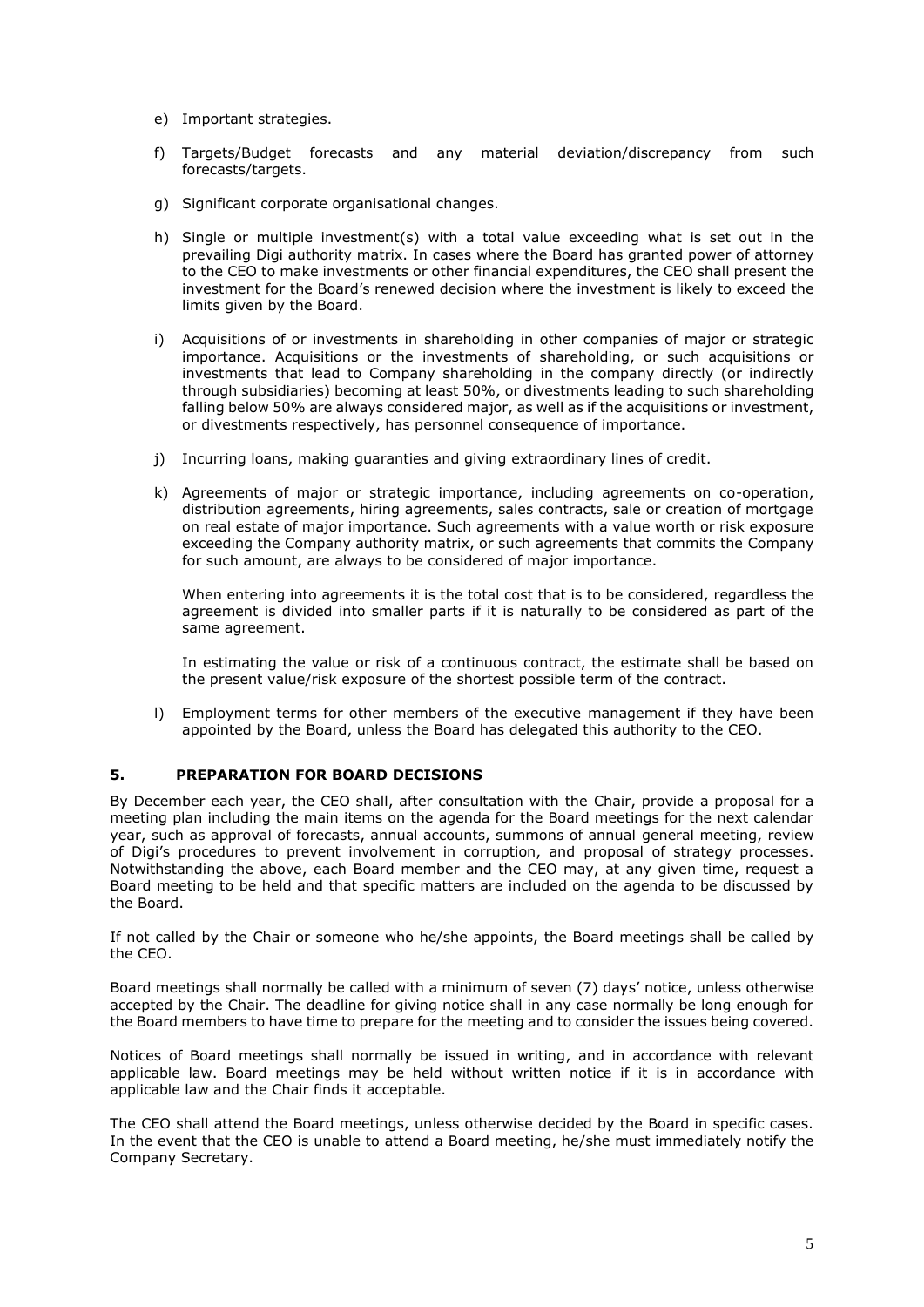The CEO is responsible for the appropriate preparation, notification and documentation of issues to be dealt with by the Board. Necessary preparatory documents that give an account of the issues to be dealt with shall be included as agenda papers to the notice of the Board meeting, along with resolution proposals. The Board documentation shall contain accurate, timely and sufficient information to provide the Board members with an adequate basis to deliberate, and reach a decision on, the issue in question.

In the event that the Chair considers it acceptable, or if it is vital for the issue in question to be dealt with at the forthcoming Board meeting, Board documentation can be distributed on shorter notice or at the actual Board meeting.

The CEO, or someone appointed by him/her, shall be responsible for presenting the individual items on the agenda.

If the Board has not appointed a secretary, the CEO is responsible for keeping minutes from Board meetings, and for ensuring that the Board documents, including original board minutes, are stored securely in a locked and fireproof way, as well as in electronic format, in accordance with Group Governing Documents and applicable laws.

The minutes shall be sent to the Board for review and comments as soon as possible after the meeting took place. The board minutes shall be confirmed, approved and signed at the following Board meeting.

## **6. REPORTING RESPONSIBILITIES TO THE BOARD**

The CEO shall immediately notify the Board in matters of major importance for the Group. This includes matters such as Group positions/results, material changes in the Group's internal control, significant deficiencies and material weakness in ICFR, entering into significant contracts, changes in strategic relationship, management compensation, legal proceedings and materially changed levels of risk (including anti-corruption and fraud).

As often as the Board deems necessary the CEO shall provide reports regarding the business development, position, profit developments of and investments made by the Group in total and, where relevant, distributed by business areas. Major discrepancies relating to budget/targets, investments, business plans and other basic assumptions shall be pointed out specifically.

In addition, the CEO shall at least every quarter give an account of:

- a) Investments made in accordance with forecasted investments.
- b) Transactions made as listed in article  $4 h$ ) k) with a value within the prevailing Company authority structure.
- c) Results and financial position of the Company's subsidiaries.
- d) Market developments of the main products of the group.
- e) Progress and cost accounting in larger projects.
- f) Risks which may have a significant impact on the Group operations.

### **7. DISQUALIFICATION**

The CEO is not permitted to take part in the processing or decision making of issues that have significance to him/her or any closely related parties that he/she/they must be regarded as having a distinct personal or financial interest in the issue, or where the said person's disqualification may become relevant for other reasons.